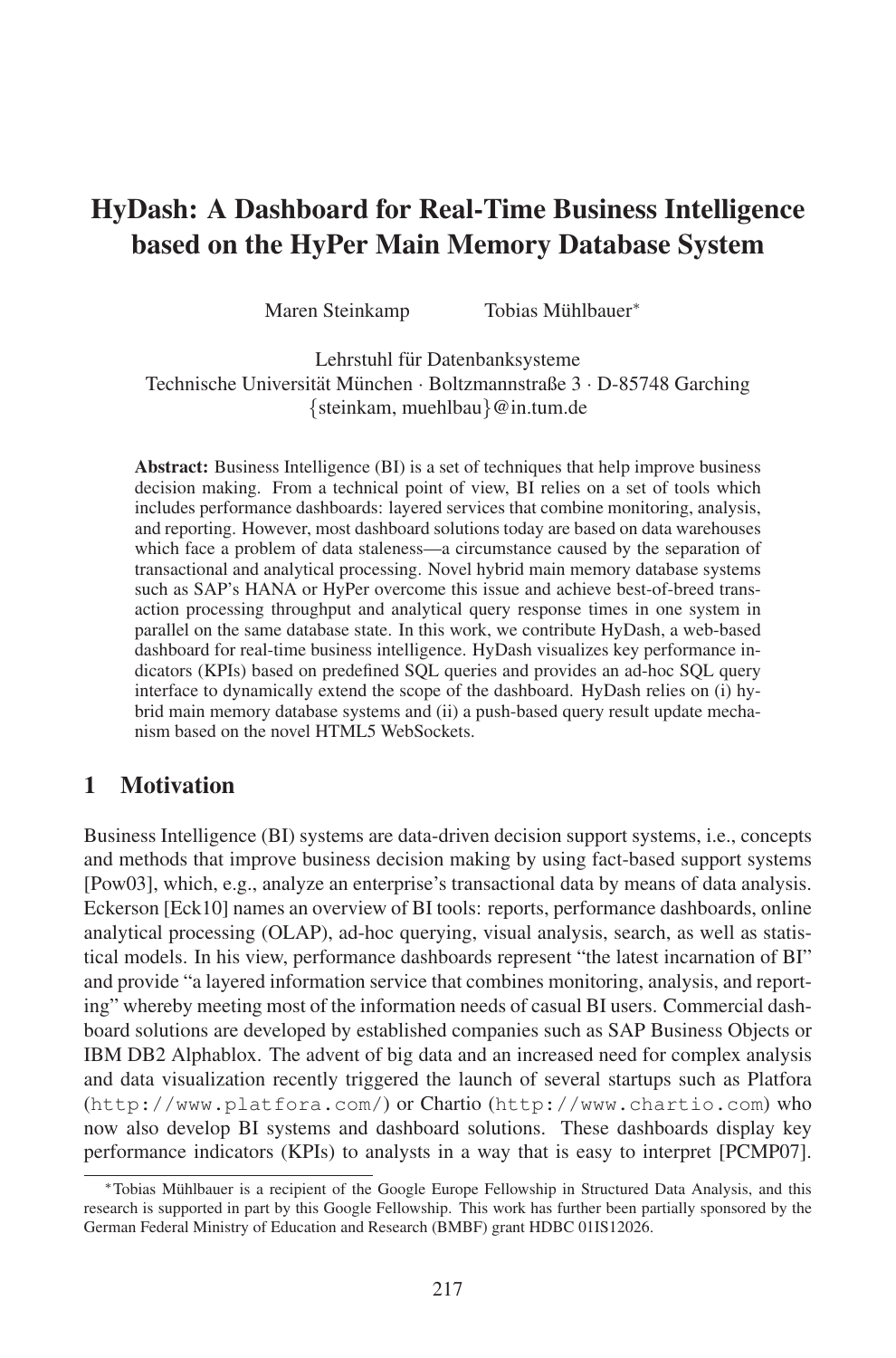However, the selection of these KPIs is often static and the KPIs are, as most dashboards are based on an underlying data warehouse solution, rarely updated. This issue is often referred to as the problem of *data staleness* which is due to the common separation of transactional database systems and data warehouses. Long-running analytical queries (OLAP), e.g., those determining the KPIs, are running in the data warehouse so to not interfere with the mission-critical online transactional processing (OLTP) in the transactional database. The data warehouse is thereby periodically updated with a fresh transactional view by a so-called extract-transform-load (ETL) phase. As the ETL phase itself could again interfere with OLTP processing, it is often only carried out during times of reduced OLTP load. During busy hours, the data warehouse is not updated and is thus inevitably facing the problem of data staleness. Industry leaders such as Hasso Plattner of SAP however argue that the issue of data staleness is inappropriate for *real-time business analytics*<sup>1</sup> [PZ11]. Recent developments in main memory database systems address this problem: hybrid OLTP&OLAP database systems such as SAP's HANA or HyPer [KN11] achieve best-of-breed transaction processing throughput and OLAP query response times in one system in parallel on the same database state. Being able to access KPIs based on the newest available transactional data generates an enormous benefit for decision makers in industry and science.

In this work we contribute HyDash, a web-based dashboard for real-time business intelligence. It is the goal of HyDash to visualize key performance indicators (KPIs) based on predefined SQL queries and to further provide an ad-hoc SQL query interface to dynamically extend the scope of the dashboard. Furthermore, updates in query results triggered by changes in transactional data should be propagated to the dashboard in real-time. To achieve this goal, HyDash relies on (i) hybrid main memory database systems, which efficiently separate query processing from mission-critical transactional processing and provide low response times and (ii) a push-based query result update mechanism based on the novel HTML5 WebSockets [Hic12b], which provide a full-duplex communications channel between a web application and its backend. In order to achieve a performant web frontend, several technologies were combined. On the backend side, the HyDash implementation is based on the hybrid main memory database system HyPer and its scale-out ScyPer  $[MRR+13]$ . However, any other hybrid main memory database system could have been used. Finally, we evaluate the dashboard by conducting a case study based on the CH-BenCHmark  $[C+11]$ , a combination of the TPC-C and TPC-H benchmarks.

The remainder of this paper is structured as follows: Section 2 introduces the HyPer hybrid OLTP&OLAP main memory database system. Section 3 outlines the architecture and evaluation of HyDash. Section 4 then provides an overview of work related to HyDash. We conclude by summarizing our results and sketching further work.

#### 2 The HyPer Hybrid OLTP&OLAP Main Memory Database System

HyPer [KN11] is a hybrid OLTP&OLAP main memory database system that achieves best-of-breed transaction processing throughput and OLAP query response times in one

<sup>&</sup>lt;sup>1</sup>We use real-time in the sense of human real-time, i.e., response times that matter in the human decision making process.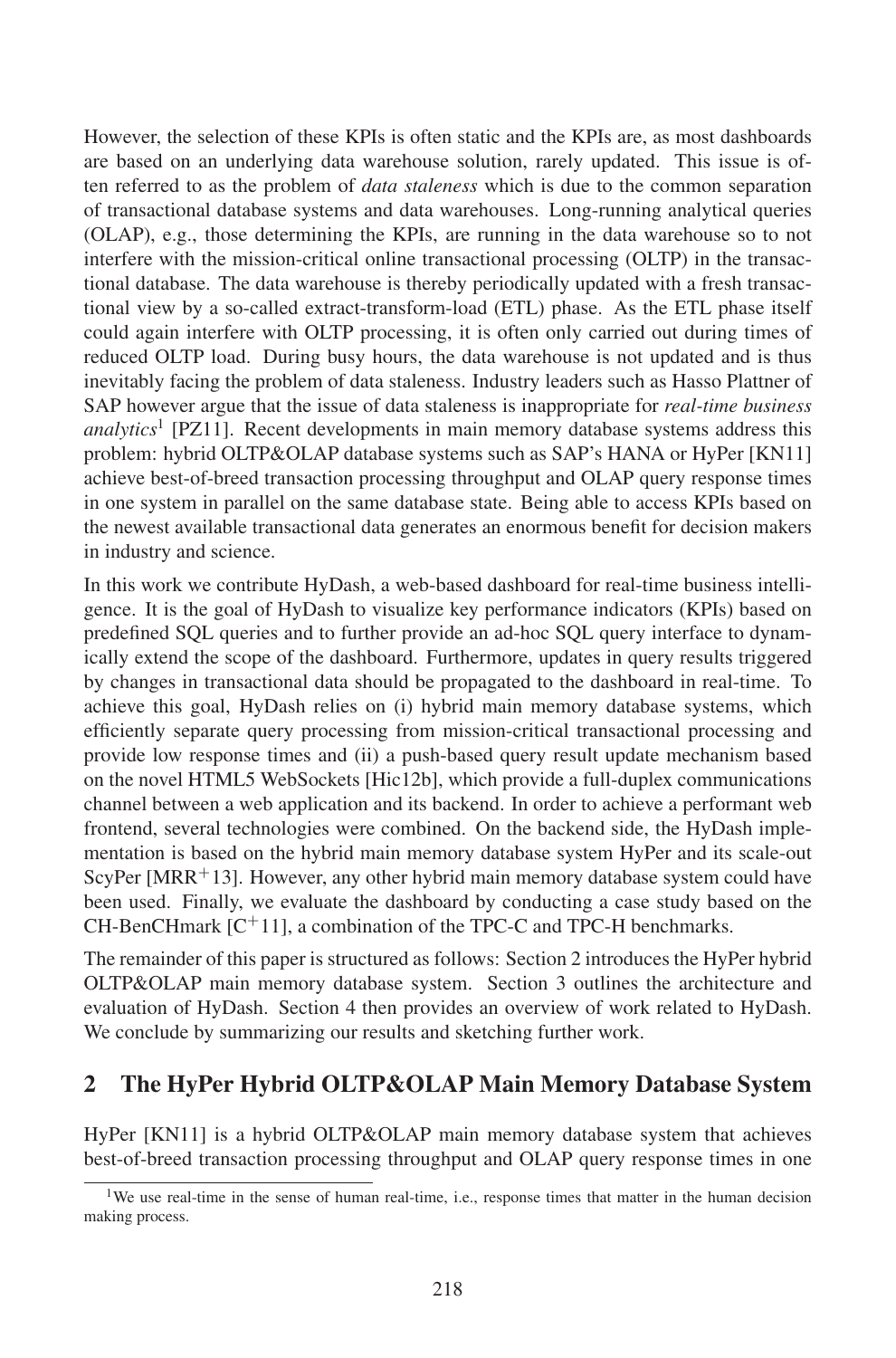

Figure 1: HyPer's snapshotting mechanism

system in parallel on the same database state. OLAP query processing is separated from the mission-critical OLTP processing — for which the ACID properties are guaranteed — through a virtual memory (VM) snapshotting mechanism. On modern commodity hardware HyPer achieves a throughput exceeding 100,000 TPC-C transactions per second while providing query response times comparable to market-leading OLAP databases.

HyPer's performance is due to the following key characteristics:

- 1. HyPer relies on in-memory data management and eliminates the ballast caused by DBMS-controlled page structures and buffer management in traditional database systems.
- 2. OLAP processing is separated from mission-critical OLTP processing by forking transaction (TX)-consistent VM snapshots using the POSIX system call  $f \circ r k$  () (Figure 1(a)). The hardware- and operating system-supported "copy on update" mechanism then preserves the consistency of the snapshot by copying pages only if a page is modified (Figure  $1(b)$ ). The creation of each snapshot is scheduled as a system-internal transaction and as such no concurrency control mechanism is needed to separate OLAP and OLTP processing.
- 3. Transactions and queries are specified in SQL or, alternatively, in the HyPer scripting language which treats SQL as a first class citizen. HyPer essentially acts as a compiler that efficiently compiles these transactions and queries into optimized machine-independent LLVM assembler code [Neu11].
- 4. Parallel transactions are separated via lock-free admission control. Non-conflicting transactions can thus be processed simultaneously in multiple threads without the need for concurrency control.
- 5. HyPer uses logical redo logging where the invocation parameters of transaction procedures are logged via a high-speed network.

# 3 HyDash: A Dashboard for Real-Time Business Intelligence

HyDash is a web-based dashboard for real-time business intelligence which visualizes key performance indicators (KPIs) based on predefined SQL queries and provides an adhoc SQL query interface to dynamically extend the scope of the dashboard. Updates in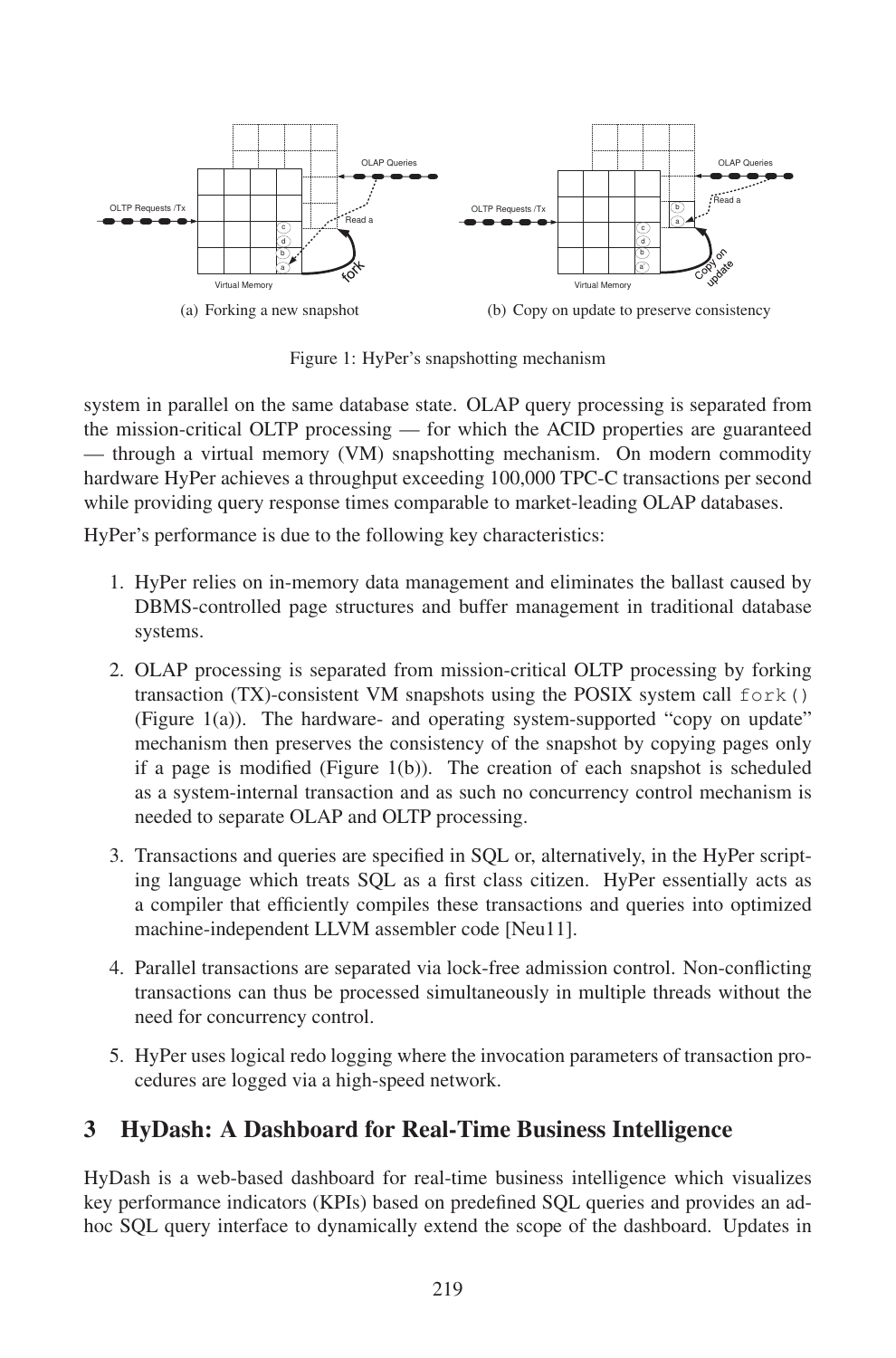

Figure 2: HyDash architecture

query results triggered by changes in transactional data are propagated to the dashboard in real-time through HTML5 WebSockets [Hic12b]. On the backend side, the HyDash implementation is based on the hybrid main memory database system HyPer and its scaleout ScyPer  $[MRR^+13]$ . However, any other hybrid main memory database system could have been used.

In the following, we first present HyDash's client-server architecture which consists of a web application and a backend application that is directly communicating with the underlying hybrid main memory database system. Then, we evaluate HyDash by conducting a case study based on the CH-BenCHmark  $\lbrack C^{+}11 \rbrack$ , a combination of the TPC-C and TPC-H benchmarks. We thereby use the 22 analytical TPC-CH queries of the benchmark as the predefined KPIs of the dashboard.

# 3.1 Architecture

HyDash is implemented using a client-server architecture approach. It consists of a web application and a server-side dashboard backend component. The backend component thereby connects the HyPer main memory database system with the web application. The web application and dashboard backend component communicate through HTML5 Web-Sockets [Hic12b] and HTTP requests. HTML5 WebSockets provide a low-latency and low-cost full-duplex communication channel between the web application and the dashboard backend component. We use HTML5 WebSockets to implement a scalable pushbased approach to propagate changes in query results triggered by updates in transactional data in real-time. HTTP is solely used to deliver the web application's initial page which contains the JavaScript application code to communicate through WebSockets. All other communication related to the visualization of KPIs and ad-hoc query results uses Web-Sockets. The architecture of HyDash is shown in Figure 2.

Web application. The HyDash web application is designed using the HTML5 markup language to structure the document, CSS3 for the design, and JavaScript to define the application behavior. For each predefined KPI, the dashboard provides a separate view. Each of these views visualizes the current query results in a columnwise sortable tabular view and additionally shows the last execution time of the query as well as statistics such as the amount of returned tuples. If applicable, the result is further visualized as a chart. For the charts and tabular view, we use the Google Chart Tools (https://developers.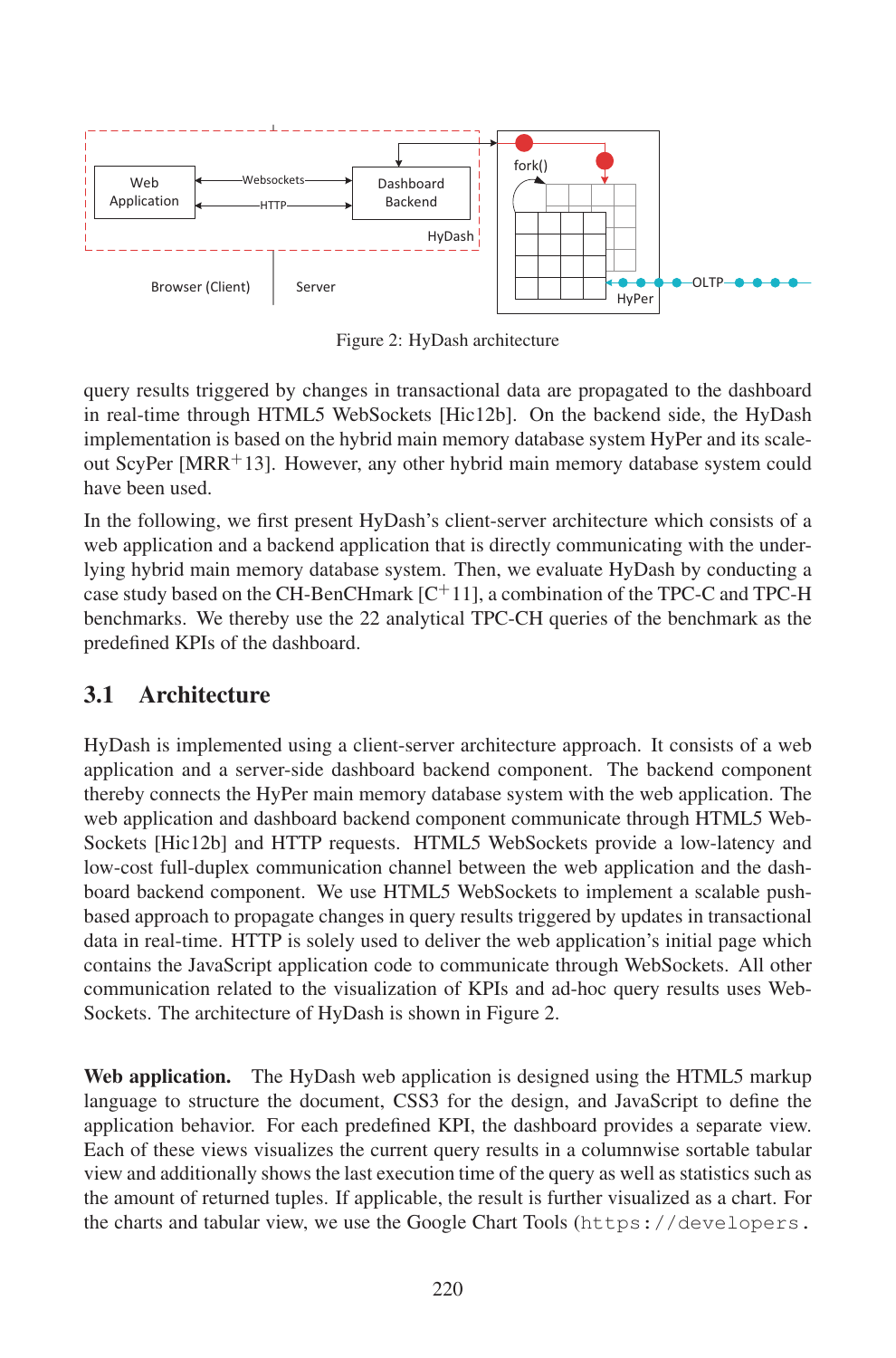google.com/chart/). Charts can, e.g., be pie, line, bar, or world map charts. For predefined KPIs, the types of charts that can be used are statically defined. In the future we also plan to implement a chart recommendation engine that proposes suitable chart types based on the returned result set. Additionally, the web application provides an ad-hoc query interface where users can enter arbitrary SQL queries. These queries then define a new KPI and the dashboard visualizes the query results and its updates in real time. Currently only a tabular view is used to display the result. With the aforementioned chart recommendation engine, we plan integrate charts in the ad-hoc query interface.

The web application is communicating with the dashboard backend through HTML5 Web-Sockets. This allows a push-based communication where the dashboard backend pushes updated query results to connected web applications. The push interval for each query is based on the query's average execution time. On the web application side, we use the Google Closure (https://developers.google.com/closure/) implementation of WebSockets; on the dashboard backend side we use a C++ implementation of the WebSockets protocol. Whenever the user switches the page to see another query's result, the web application checks whether it already cached the query results for that query and loads the data table. Additionally, it requests the most recent query result from the backend and therewith subscribes for updates for this specific query. As soon as an update arrives on the WebSocket, the JSON serialization is parsed and the tabular view's and charts' data are updated automatically. Additionally, in order to reduce the tabular views' rendering time, the table is paged with a page size of 20. This clear arrangement also makes it easier for the user to browse the data. When new data for the table arrives, the table remains on the currently displayed page.

**Dashboard backend.** The web clients communicate with the dashboard backend through WebSockets and HTTP requests. The dashboard backend is the central instance that handles all open connections, coordinates the execution of the queries with the underlying HyPer main memory database system, and broadcasts updated query results to all connected web clients that subscribed for that query. The dashboard backend is implemented in C++ and is based on a lightweight webserver which provides access to the web application through HTTP. It also implements a WebSocket server using the Web-Socket++ (http://www.zaphoyd.com/websocketpp) implementation which is used to broadcast updated query results. The communication between the dashboard backend and the database system is pull-based in order to allow portability to other database systems. In the following we describe the processes in the dashboard backend in more detail.

*Preparation of the query execution.* On startup, the dashboard backend prepares the execution of the predefined KPIs. Therefore it reads the queries for the KPIs from files and sends them to the HyPer database system. Once HyPer confirms that a query is prepared, the dashboard backend saves the identifier of the prepared query as well as the schema information for the query result as JSON strings. Once all confirmations have been received, the continuous execution of the predefined queries is started.

*Executing the predefined queries.* The dashboard backend requests the execution for each of the prepared queries. This step is continuously repeated after query results are received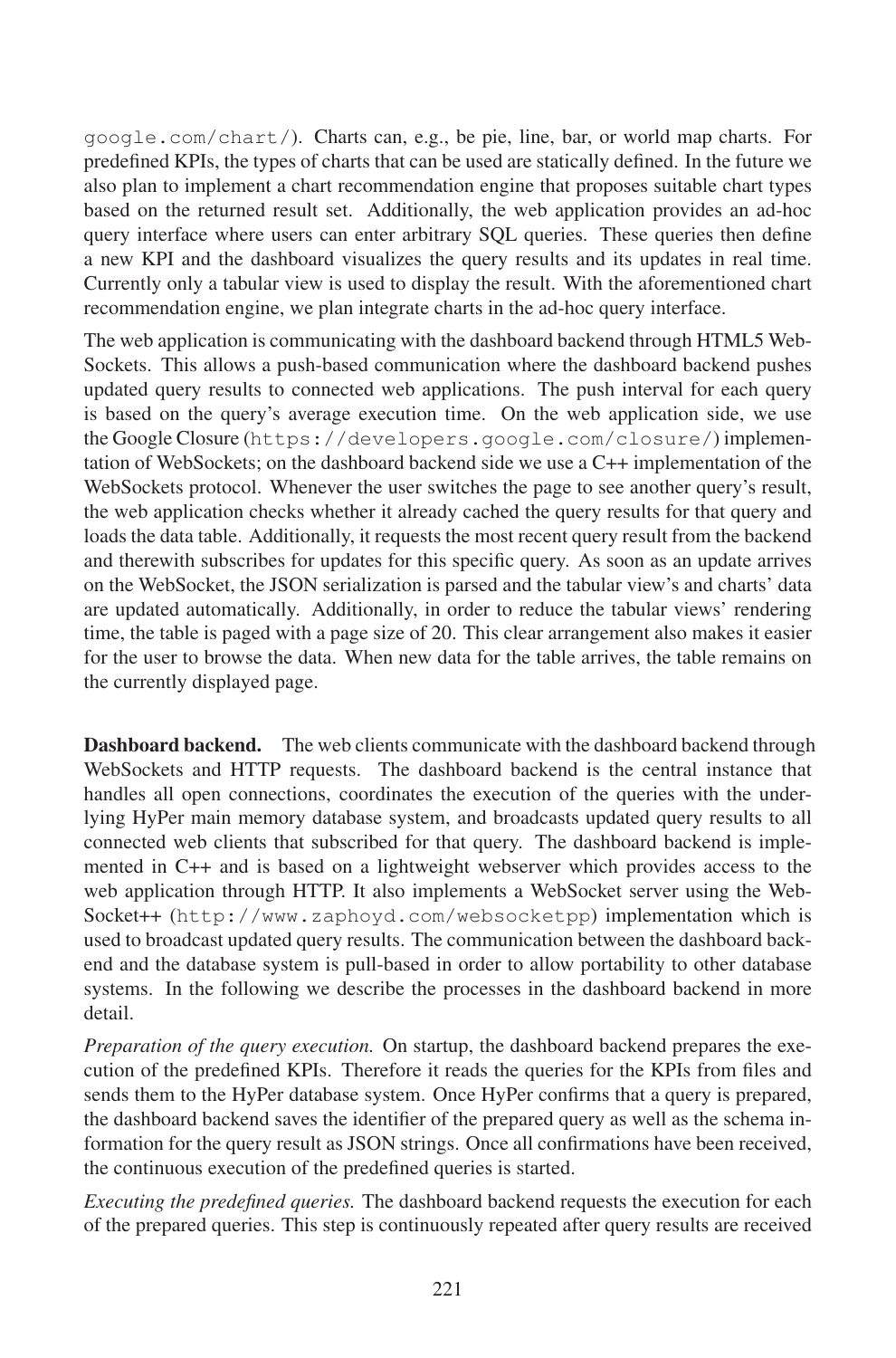|                          | Mean time (standard deviation) [ms] |             |            |                |  |  |  |
|--------------------------|-------------------------------------|-------------|------------|----------------|--|--|--|
| Query                    | 17                                  | 12          |            | 10             |  |  |  |
| Result set size [tuples] |                                     | 12          | 1425       | 58398          |  |  |  |
| Parsing                  | 0(0)                                | 0.3(0.48)   | 21.5(3.31) | 256.6 (49.62)  |  |  |  |
| Initial build of table   | 3.7(1.95)                           | 3(1.41)     | 1.7(0.67)  | 4.5(2.17)      |  |  |  |
| Initial build of chart   | 2.4(1.96)                           | 2.2(2.25)   |            |                |  |  |  |
| Table update             | 3.9(1.37)                           | 8.2(3.55)   | 30.2(8.89) | 359.2 (60.59)  |  |  |  |
| Chart update             | 14.8 (4.85)                         | 36.8(16.37) |            |                |  |  |  |
| Total                    | 19.9 (5.93)                         | 40.2(17.16) | 53 (11.19) | 634.8 (110.88) |  |  |  |

Table 1: Parsing and rendering times of selected queries in HyDash.

and a request for a fresh snapshot is sent. HyPer only creates a new snapshot if the timestamp of the latest write transaction is greater than the the latest snapshot time, i.e., the current snapshot is outdated.

*Postprocessing of query results.* Whenever a query result arrives, the query result is transformed into a JSON string that can be sent directly to all subscribed web clients. Hereby the previously stored schema information including the type of each field allows to save numeric data types as numbers in the JSON string. This step is necessary to enable the direct loading of data into the Google Data Table that serves as data basis for the displayed tabular view (Google Table) and Chart. The JSON string is cached together with the query identifier. This allows an instant response to requests for specific query results coming from new web clients.

*Handling requests from web-clients and broadcasting new query results.* The dashboard backend communicates with the web-clients via a WebSocket. New connections on the WebSocket are handled by worker threads. If a request for a predefined query is received, the cached query result is immediately forwarded to the client. If the request contains an ad-hoc query request, the query is sent to the database system and will from now on be executed continuously until the client disconnects, i.e., the new ad-hoc query is treated such as a predefined KPI and the aforementioned steps are also processed for the new KPI. In both cases, for predefined KPIs and ad-hoc queries, the backend stores a mapping between clients and the queries these clients are interested in. This mapping is used to multicast updated query results only to the clients that subscribed for the query.

# 3.2 Evaluation: The CH-BenCHmark Case Study

To evaluate the performance of HyDash, a case study based on the CH-BenCHmark, a combination of the TPC-C and TPC-H benchmarks, has been conducted. The 22 TPC-H queries are treated as predefined KPIs. A screenshot of the predefined KPI visualization is shown in Figure 3. The ad-hoc query interfaces can be seen in Figure 4.

We conducted an evaluation of the dashboard on an AMD Bulldozer (8 cores, 32 GB main memory) commodity machine. Thereby the HyPer main memory database system, the dashboard backend, and the web browser were running on the same machine. To simulate transactional load, 50,000 transactions per second were generated and sent to HyPer. The queries from the dashboard backend were repeatedly processed in parallel on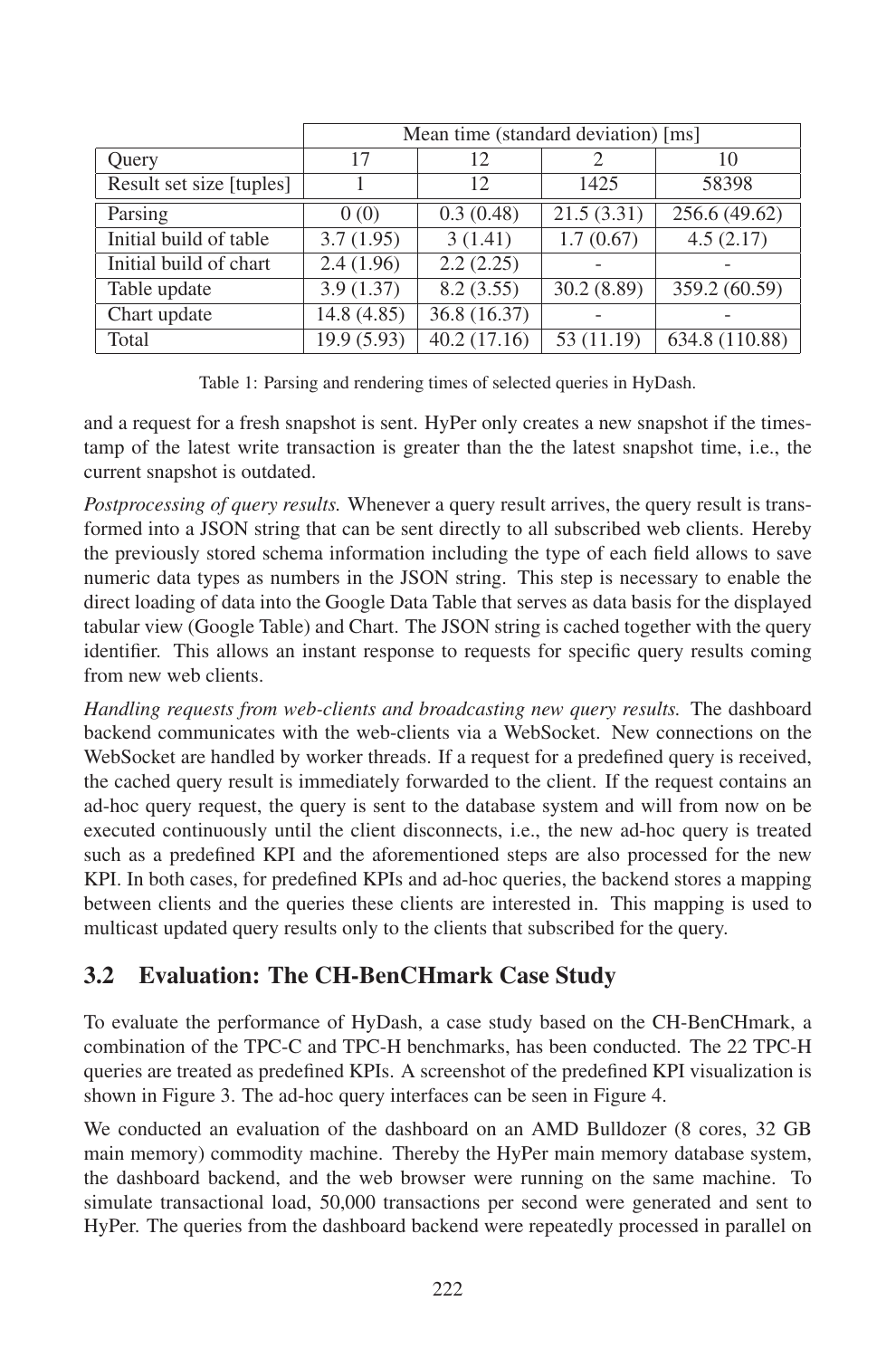

Figure 3: HyDash web frontend: predefined KPI visualization.

fresh snapshots. The majority of the query response times lay in the area of subseconds. We could not identify any performance issues related to the dashboard backend and the underlying HyPer database system. However, some performance bottlenecks could be revealed in the web application. The parsing of query results serialized as JSON strings is expensive and can, for large query results, take longer than the average query response time interval that produces the result. We experienced that total parsing and rendering times below 350 ms are not perceived by the user, whereas longer times, as, e.g., for Query 10 may freeze the webbrowser. One improvement is to parallelize the parsing using HTML5 Web Workers [Hic12a]. This allows the execution of parallel tasks in the web application without blocking the user interface. Displaying the query results in data tables or charts requires table and charting components that support a fluent data update without a high rendering time. The Google Table and Chart used in HyDash works well on data updates for a reasonable amount of data and provide good possibilities to show the transition of data in charts. Our evaluation showed that tables with up to 5,000 tuples allow subsecond update times, whereas bigger results can lead to increased rendering times that can exceed the average query response time that produces the result. The rendering time has been reduced by applying client-side paging for the data table and can be further optimized by enabling server-side paging of the query results. With these optimizations it is possible to efficiently visualize KPIs and query results in real-time. However, in cases where the parsing and rendering time exceeds the query's execution time, the time interval for the execution of the query must be adapted to avoid excessive demands towards the web application. Table 1 displays the parsing and rendering times of four selected queries.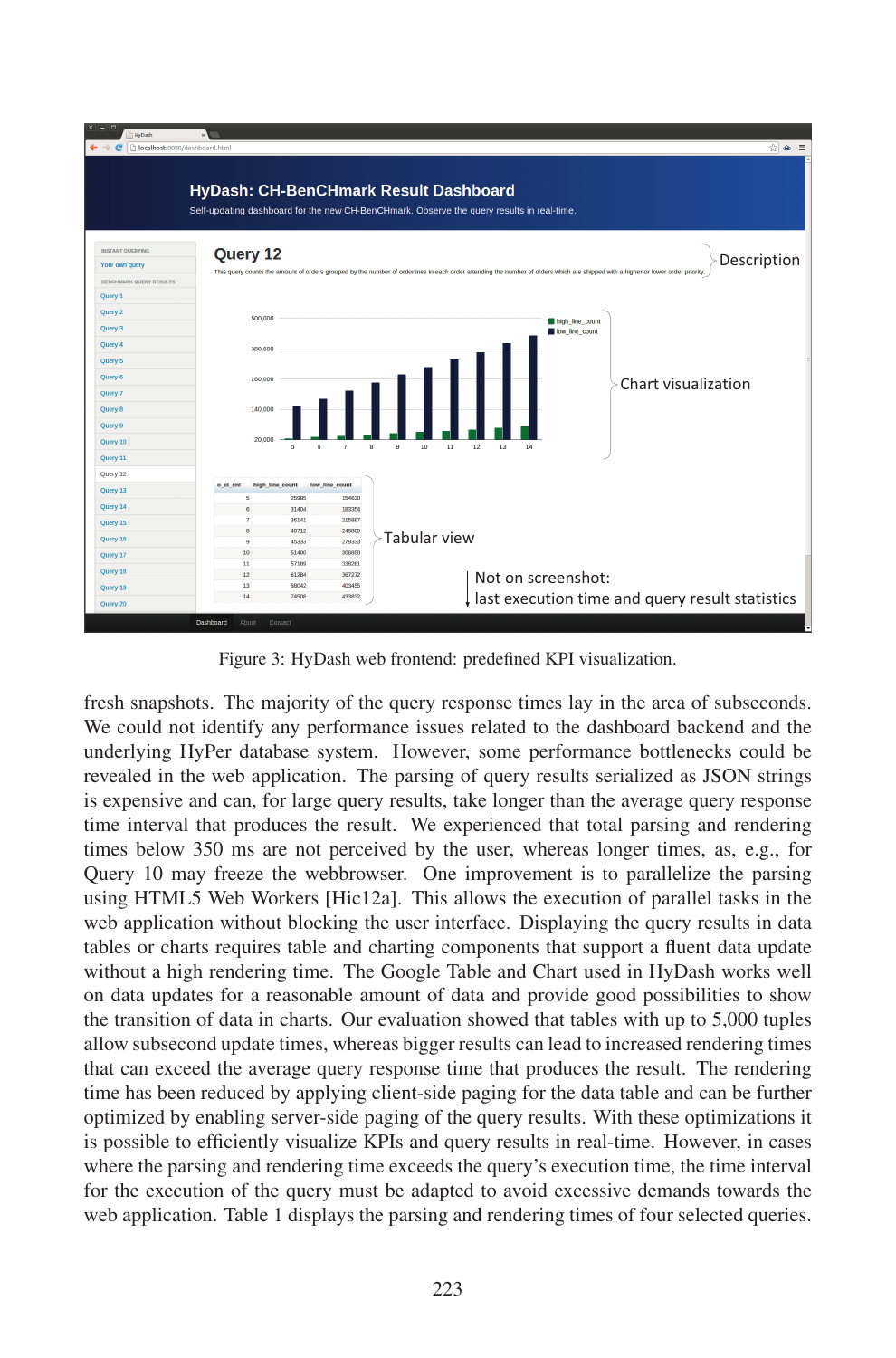| $x = n$<br><sup>9</sup> HyDash        |                     |                                           |                                                                        |                                                                                                                                                                                                                          |       |
|---------------------------------------|---------------------|-------------------------------------------|------------------------------------------------------------------------|--------------------------------------------------------------------------------------------------------------------------------------------------------------------------------------------------------------------------|-------|
| ← → C   hocalhost:8080/dashboard.html |                     |                                           |                                                                        |                                                                                                                                                                                                                          | ☆ ≏ ≣ |
|                                       |                     |                                           |                                                                        | HyDash: CH-BenCHmark Result Dashboard<br>Self-updating dashboard for the new CH-BenCHmark. Observe the query results in real-time.                                                                                       |       |
| <b>INSTANT OUERYING</b>               |                     |                                           |                                                                        |                                                                                                                                                                                                                          |       |
| Your own query                        |                     |                                           |                                                                        |                                                                                                                                                                                                                          |       |
| <b>BENCHMARK QUERY RESULTS</b>        |                     |                                           |                                                                        | Your own query                                                                                                                                                                                                           |       |
| Query 1                               |                     |                                           |                                                                        |                                                                                                                                                                                                                          |       |
| Query 2                               |                     |                                           | select o ol cnt,                                                       |                                                                                                                                                                                                                          |       |
| Query 3                               |                     | $\overline{z}$<br>$\overline{\mathbf{3}}$ |                                                                        | $sum (case when o carrier id = 1 or o carrier id = 2 then 1 else 0 end) as high line count,$<br>sum(case when o carrier $id \Leftrightarrow 1$ and o carrier $id \Leftrightarrow 2$ then 1 else 0 end) as low line count |       |
| Query 4                               |                     | 4 from<br>5 where                         | "order", orderline<br>ol $w$ id = $o$ $w$ id<br>and $01 d 1d = 0 d 1d$ |                                                                                                                                                                                                                          |       |
| Query 5                               |                     | 6<br>8                                    | and $ol$ $ol$ $id$ = $ol$ $id$<br>and o entry $d \leq o l$ delivery d  |                                                                                                                                                                                                                          |       |
| Query 6                               |                     | $\Omega$<br>10 group by o ol cnt          |                                                                        | and ol delivery d < timestamp '2020-01-01 00:00:00.000000'                                                                                                                                                               |       |
| Query 7                               |                     | 11 order by o ol cnt                      |                                                                        |                                                                                                                                                                                                                          |       |
| <b>Ouery 8</b>                        |                     |                                           |                                                                        |                                                                                                                                                                                                                          |       |
| Query 9                               |                     |                                           |                                                                        |                                                                                                                                                                                                                          |       |
| Query 10                              |                     |                                           |                                                                        |                                                                                                                                                                                                                          |       |
| Query 11                              | <b>Result</b>       |                                           |                                                                        |                                                                                                                                                                                                                          |       |
| Query 12                              | o ol cnt            | high line count                           | low line count                                                         |                                                                                                                                                                                                                          |       |
| Query 13                              | 5                   | 25300                                     | 155315                                                                 |                                                                                                                                                                                                                          |       |
| Query 14                              | 6<br>$\overline{7}$ | 30552<br>35224                            | 184206<br>216804                                                       |                                                                                                                                                                                                                          |       |
| Query 15                              | 8                   | 39456                                     | 248056                                                                 |                                                                                                                                                                                                                          |       |
| Query 16                              | $\overline{9}$      | 44325                                     | 280341                                                                 |                                                                                                                                                                                                                          |       |
| Query 17                              | 10<br>11            | 49990<br>55825                            | 308260<br>339625                                                       |                                                                                                                                                                                                                          |       |
| Query 18                              | 12                  | 59520                                     | 369036                                                                 |                                                                                                                                                                                                                          |       |
| Ouery 19                              | 13<br>14            | 66417<br>72352                            | 405080<br>435988                                                       |                                                                                                                                                                                                                          |       |
| Query 20                              |                     |                                           |                                                                        |                                                                                                                                                                                                                          |       |
|                                       | Dashboard<br>About  | Contact                                   |                                                                        |                                                                                                                                                                                                                          |       |

Figure 4: HyDash web frontend: ad-hoc query interface.

The evaluation is based on the non-optimized version of HyDash with only client-side paging enabled.

# 4 Related Work

BI is an umbrella term that, from a technical point of view, describes a variety of decision support tools [Eck10]. While, as described in Section 1, Eckerson believes that performance dashboards represent "the latest incarnation of BI", they often only provide an interface for various underlying technologies. HyDash is essentially a KPI visualization and ad-hoc OLAP query interface for hybrid main memory database systems which combine the functionality of a transactional database and a data warehouse. Besides relational data warehouses, BI tools can also be backed by, e.g., MapReduce-based systems  $[CLL+11, BEH+10]$ , knowledge warehouses [NSIH02], or domain-specific applications.

Even though HyDash allows the user to dynamically extend the dashboard through adhoc queries, most KPIs are statically defined. Model-driven dashboard development approaches [PCMP07, PS07] aim at the automatic generation of dashboard implementations from business process models. In [PCMP07], Palpanas et al. introduce an approach to generate IBM Websphere-based dashboards from business process models. In contrast to model-generated dashboards, HyDash is a standalone solution that could however be integrated in a model-driven approach as a template.

In [CZ08], Chieu and Zeng identify the need for real-time data analysis and providing historical information for KPIs in performance monitoring dashboards. To achieve the goal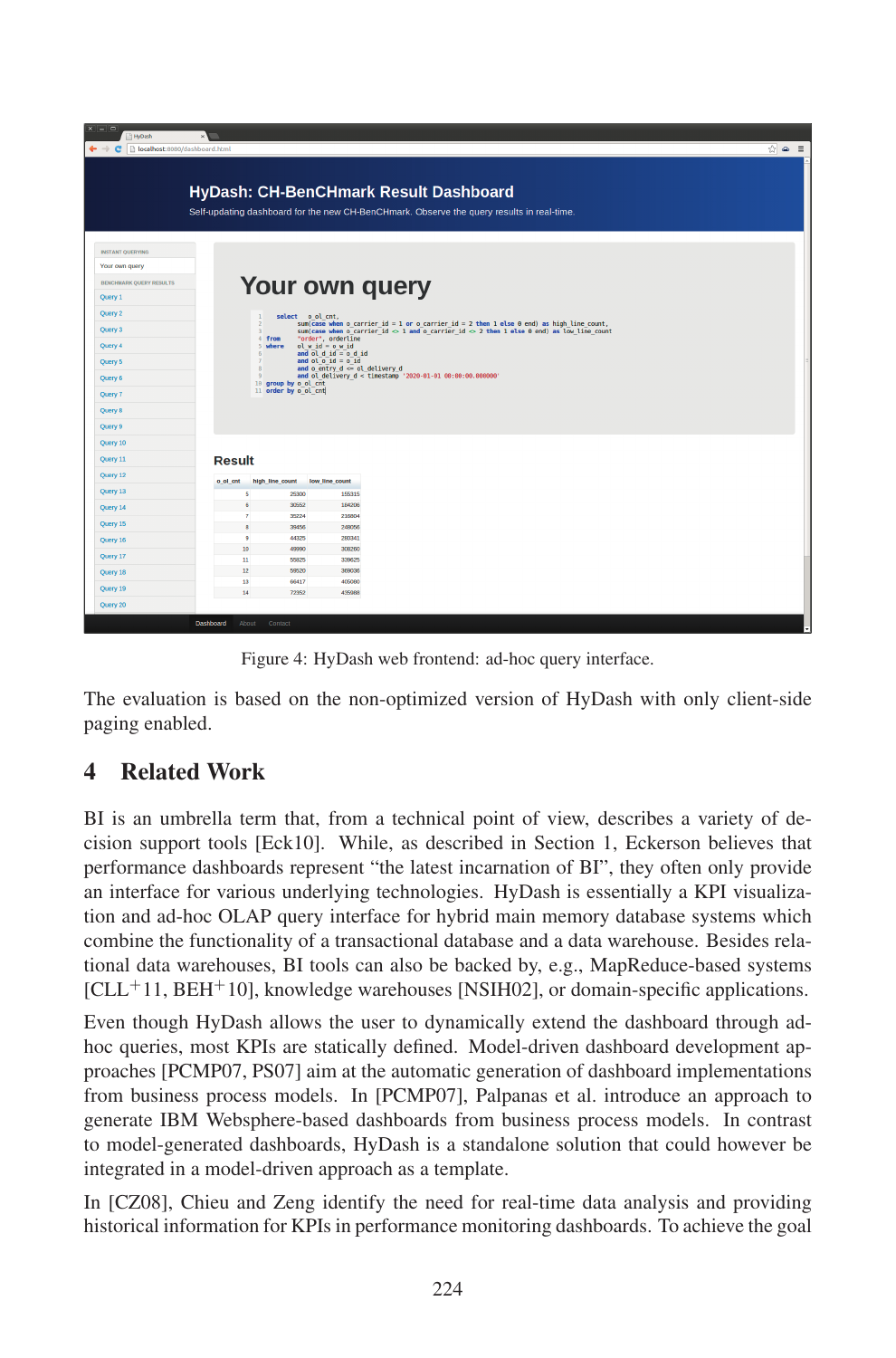of real-time monitoring, they introduce a novel capture-transform-update (CTU) phase that replaces the ETL phase to update their data warehousing backend. HyDash is based on hybrid main memory database systems. These systems can efficiently provide real-time analysis capabilities. E.g., HyPer relies on relies on a virtual memory (VM) snapshotting mechanism that is efficiently supported by hardware and the operating system and does not face scalability issues that can occur when using CTU phases.

HyDash distinguishes itself from related web-based dashboards by providing human realtime analytics and push-based communication using HTML5 WebSockets. It can be dynamically extended by user-defined ad-hoc queries and can visualize complex OLAP query results with real-time update capabilities.

#### 5 Outlook and Concluding Remarks

The current implementation of HyDash is only a starting point for a full-fledged real-time business intelligence (BI) dashboard. It can be extended in several directions. First, Hy-Dash is currently based on the HyPer main memory database system, but can easily be integrated with other hybrid OLTP&OLAP database systems. Furthermore, there is huge potential to improve the dashboards's visualization capabilities, usability, and interactivity. Regarding data visualization, we plan to let not only users dynamically decide on the visualization format for a specific query result but rather also provide a recommendation system that, by using schema and query information, aids the user in choosing the right visualization format. HyDash's ad-hoc querying functionality provides a starting point to extend the dashboard with data exploration features by recommending new meaningful queries based on the user-defined queries as well as crowd-, statistical-, and OLTP as well as OLAP hotspot-knowledge. Especially the scientific community is asking for more efficient data exploration tools and methodologies [Abb09, KIML11]. Whereas the data acquisition problem is considered to be solved, meaningful data analysis and data exploration remains a big challenge. Data exploration aims at identifying relevant information within a huge amount of data [Abb09]. In [KIML11], Kersten et al. propose new approaches to handle data exploration more efficiently such as query morphing and one-minute kernels. We plan to extend the ad-hoc query interface of HyDash and the underlying HyPer main memory database system to implement these data exploration capabilities.

In this work we presented HyDash, a web-based dashboard for real-time business intelligence. HyDash visualizes key performance indicators (KPIs) based on predefined SQL queries and further provides an ad-hoc SQL query interface to dynamically extend the scope of the dashboard. To reflect transactional updates in KPIs and ad-hoc query results in real-time, HyDash relies on (i) hybrid main memory database systems, which efficiently separate query processing from mission-critical transactional processing and provide low response times and (ii) a push-based query result update mechanism based on the novel HTML5 WebSockets. On the backend side, the HyDash implementation presented in this work is based on the hybrid main memory database system HyPer — however, any other hybrid main memory database system could have been used. We evaluated the dashboard implementation by conducting a case study based on the CH-BenCHmark, a combination of the TPC-C and TPC-H benchmarks. The evaluation revealed that initially the visualization process in the web-based part of HyDash was not able to keep up with the rate query